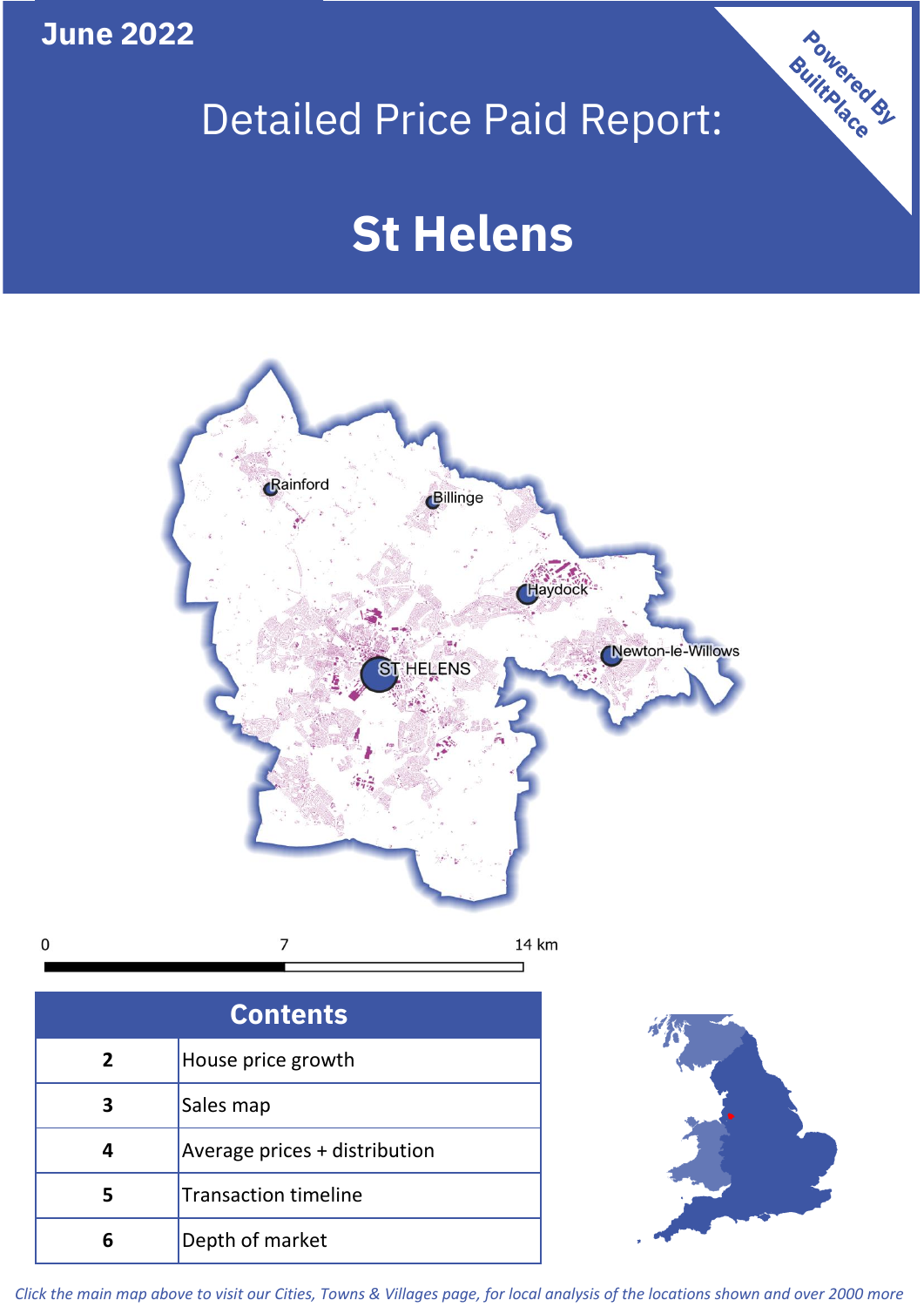### **Headline Data**

|                     | <b>Current level</b> | 3 month | <b>Annual</b> | 5 year | 10 year |
|---------------------|----------------------|---------|---------------|--------|---------|
| <b>House prices</b> | £172,119             | 4.5%    | 13.3%         | 37.6%  | 60.3%   |
| <b>Transactions</b> | 2,641                | $-7.3%$ | 16.7%         | 3.9%   | 85.7%   |

# **House Price Growth (April 2022 data)**

#### *Annual Change in House Prices*



House prices in St Helens grew by 13.3% in the 12 months to April 2022 (based on 3-month smoothed data). By comparison national house prices grew by 10.7% and prices in the North West grew by 11.0% over the same period.

St Helens house prices are now 27.7% above their previous peak in 2007, compared to +36.0% for the North West and +52.9% across England.



#### *Year-To-Date Change in House Prices, December to April*

Local prices have grown by 5.3% in 2022 so far, compared to growth of 3.5% over the same period last year.

#### *Source: OS OpenData; UK House Price Index (Contains HM Land Registry data © Crown copyright)*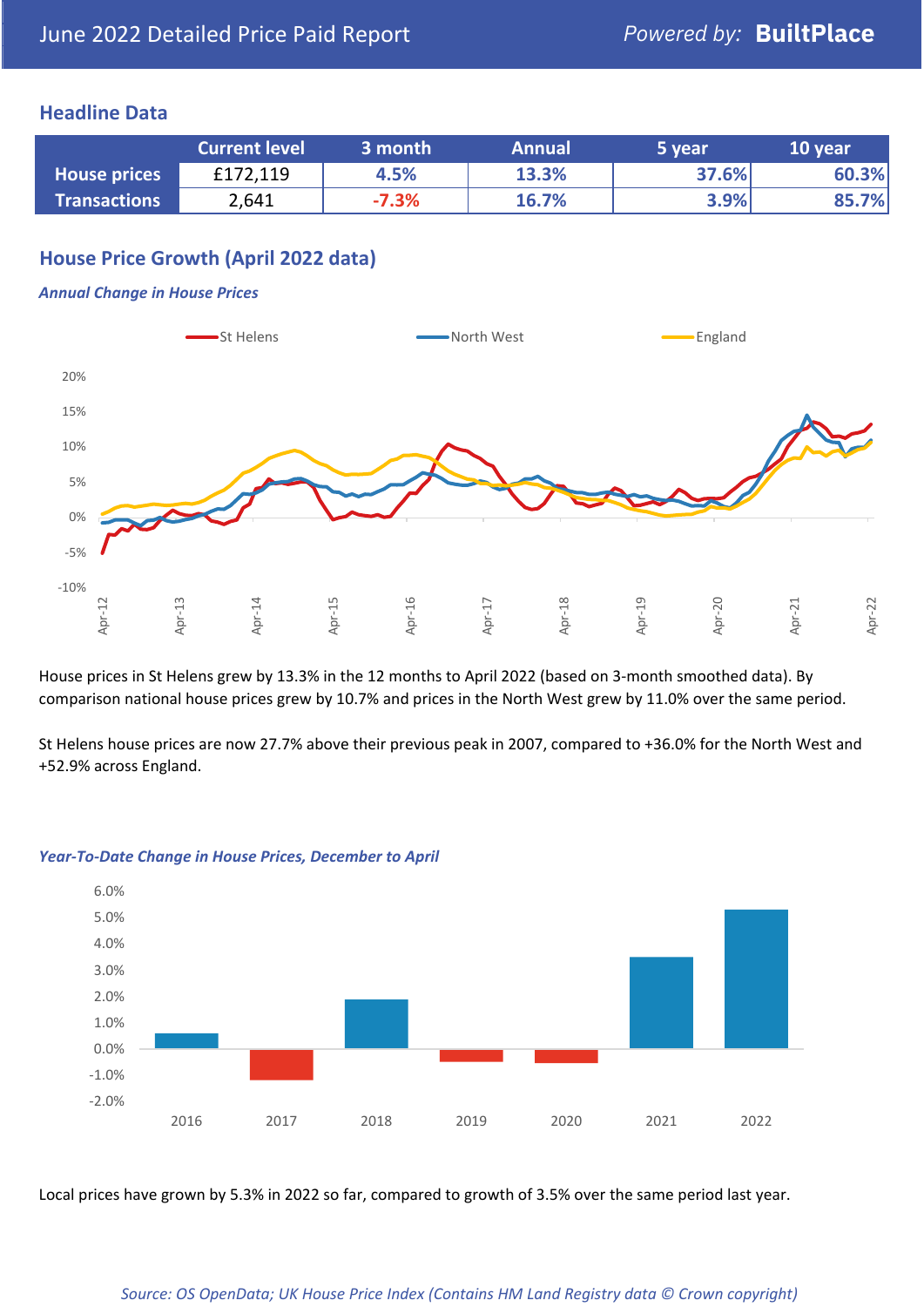# **House Price Map**

*12 months to April 2022*



*Each point is one postcode, coloured by the average value relative to all sales in this local authority (price bands are LA-specific quintiles).*

# **Map Key**

| Min      | <b>Max</b> |                            |
|----------|------------|----------------------------|
| Up to    | £93,000    | 1st quintile / lowest 20%  |
| £93,000  | £128,000   | 2nd quintile               |
| £128,000 | £161,000   | 3rd quintile               |
| £161,000 | £210,000   | 4th quintile               |
| £210,000 | and over   | 5th quintile / highest 20% |

*Source: OS OpenData; UK House Price Index (Contains HM Land Registry data © Crown copyright)*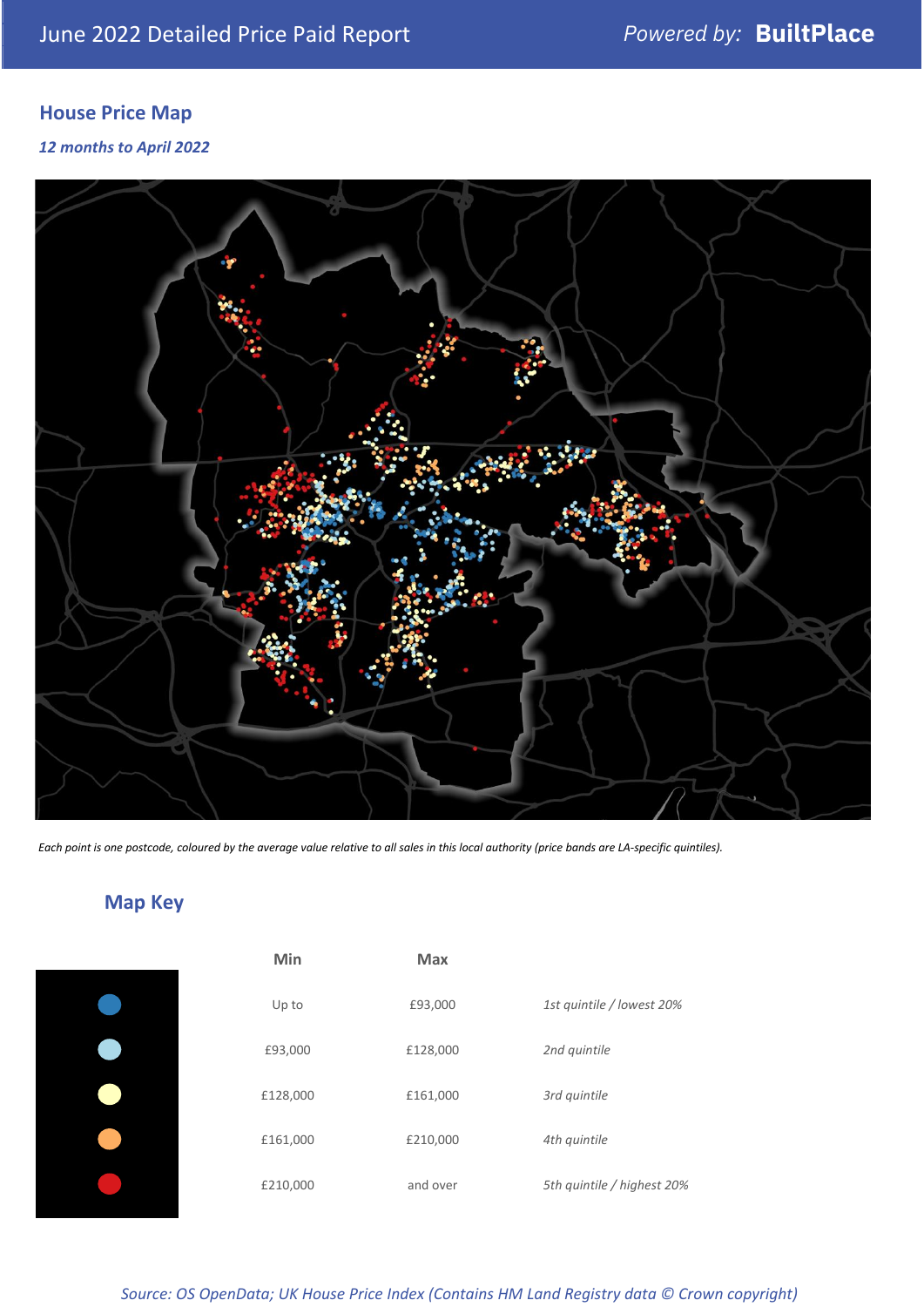# **Average House Price by Property Type**

### *12 months to April 2022*



|                 | <b>New</b>           | <b>Second hand</b> |  |
|-----------------|----------------------|--------------------|--|
| <b>Flat</b>     | No recorded<br>sales | £99,065            |  |
| <b>Terraced</b> | No recorded<br>sales | £116,702           |  |
| Semi-detached   | No recorded<br>sales | £185,997           |  |
| <b>Detached</b> | £275,106             | £292,871           |  |

## **House Price Distribution by Year**

*All properties, by price band and calendar year (2020 = year to date)*

|                    | 1997 | 2002 | 2007 | 2012 | 2017 | 2019 | 2020 |
|--------------------|------|------|------|------|------|------|------|
| <b>Under £100k</b> | 96%  | 79%  | 31%  | 45%  | 34%  | 25%  | 23%  |
| £100-200k          | 4%   | 18%  | 57%  | 46%  | 50%  | 52%  | 58%  |
| E200-300k          | 0%   | 2%   | 9%   | 7%   | 12%  | 16%  | 13%  |
| £300-400k          | 0%   | 0%   | 2%   | 2%   | 3%   | 4%   | 4%   |
| £400-500k          | 0%   | 0%   | 1%   | 0%   | 1%   | 2%   | 2%   |
| <b>£500k-1m</b>    | 0%   | 0%   | 0%   | 0%   | 0%   | 1%   | 1%   |
| $£1-2m$            | 0%   | 0%   | 0%   | 0%   | 0%   | 0%   | 0%   |
| <b>Over £2m</b>    | 0%   | 0%   | 0%   | 0%   | 0%   | 0%   | 0%   |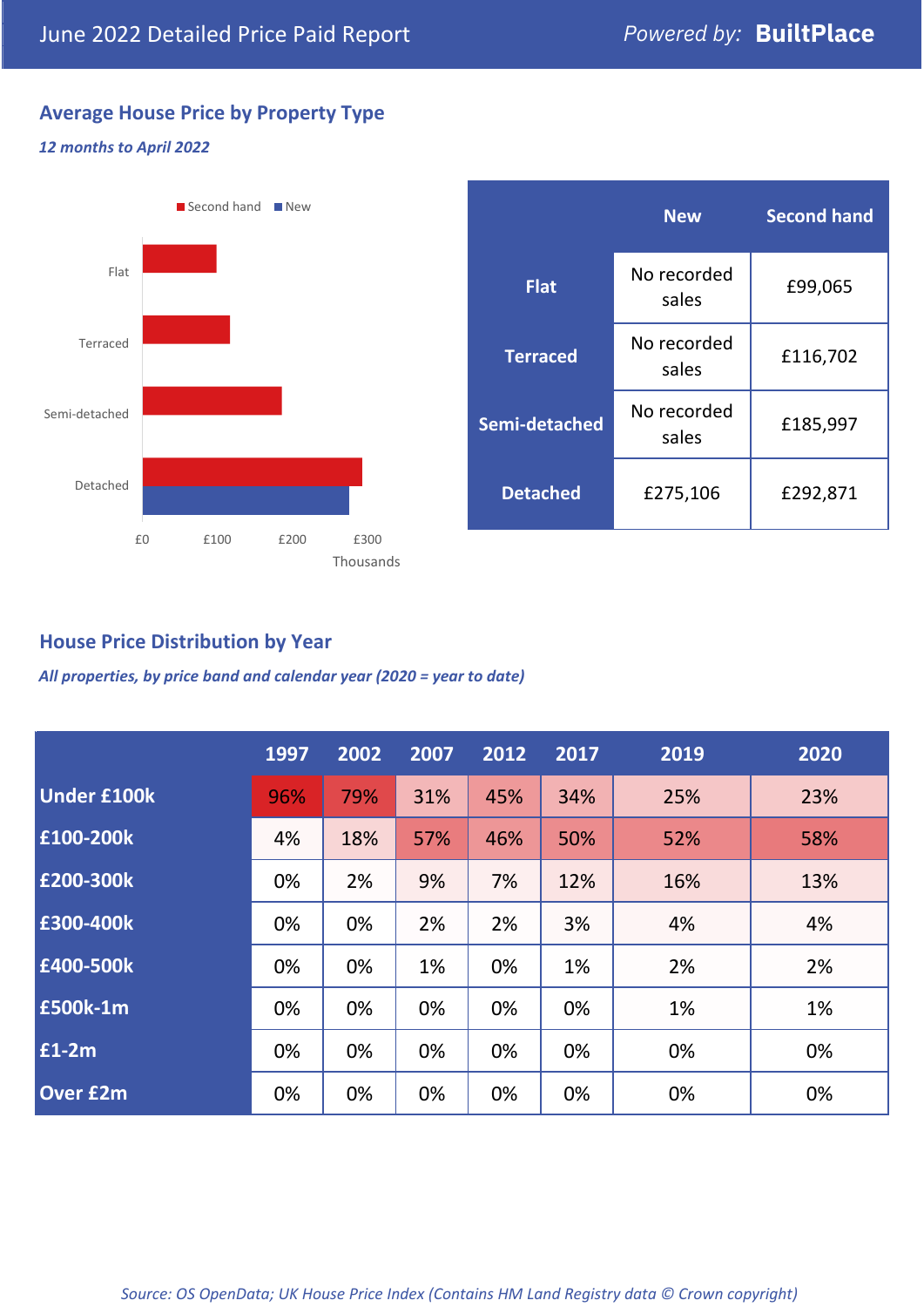# **Transactions (February 2022 data)**

*Annual Transactions, Indexed (2001-05 average = 100)*



There were 2,641 transactions in St Helens during the 12 months to February 2022. This is 76% of the average from 2001- 05 and suggests activity is below pre-downturn levels.

Transactions in St Helens have grown by 14.3% since 2014, compared to changes of +3.4% for North West and -7.7% for England.



#### *Cash and New Build Sales as % of Total, by Year*

*Note: The data on this page EXCLUDES transactions identified as transfers under a power of sale/repossessions, buy-to-lets (where they can be identified by a mortgage), and transfers to non-private individuals - i.e. it comprises only Land Registry 'A' data.*